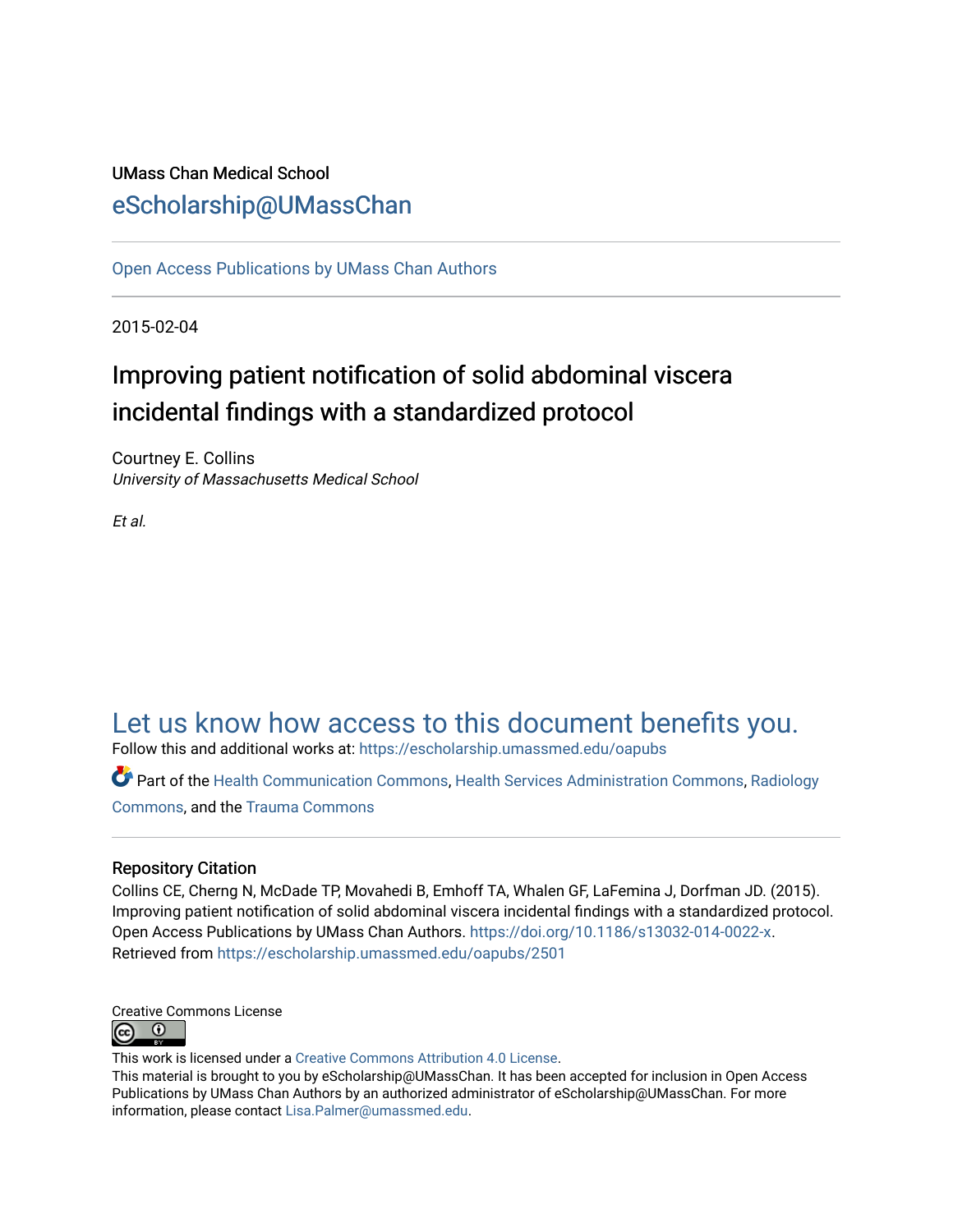# **RESEARCH RESEARCH** *CHECKER CHECKER CHECKER CHECKER CHECKER CHECKER CHECKER CHECKER CHECKER CHECKER CHECKER*



# Improving patient notification of solid abdominal viscera incidental findings with a standardized protocol

Courtney E Collins, Nicole Cherng, Theodore McDade, Babak Movahedi, Timothy A Emhoff, Giles F Whalen, Jennifer LaFemina and Jon D Dorfman<sup>\*</sup>

## Abstract

**Background:** The increasing use of computed tomography (CT) scans in the evaluation of trauma patients has led to increased detection of incidental radiologic findings. Incidental findings (IFs) of the abdominal viscera are among the most commonly discovered lesions and can carry a risk of malignancy. Despite this, patient notification regarding these findings is often inadequate.

Methods: We identified patients who underwent abdominopelvic CTs as part of their trauma evaluation during a recent 1-year period (9/2011-8/2012). Patients with IFs of the kidneys, liver, adrenal glands, pancreas and/or ovaries had their charts reviewed for documentation of the lesion in their discharge paperwork or follow-up. A quality improvement project was initiated where patients with abdominal IFs were verbally informed of the finding, it was noted on their discharge summary and/or were referred to specialists for evaluation. Nine months after the implementation of the IF protocol, a second chart review was performed to determine if the rate of patient notification improved.

Results: Of 1,117 trauma patients undergoing abdominopelvic CT scans during the 21 month study period, 239 patients (21.4%) had 292 incidental abdominal findings. Renal lesions were the most common (146 patients, 13% of all patients) followed by hepatic (95/8.4%) and adrenal (38/3.4%) lesions. Pancreatic (10/0.9%) and ovarian lesions (3/0.3%) were uncommon. Post-IF protocol implementation patient notification regarding IFs improved by over 80% (32.4% vs. 17.7% pre-protocol,  $p = 0.02$ ).

Conclusion: IFs of the solid abdominal organs are common in trauma patients undergoing abdominopelvic CT scan. Patient notification regarding these lesions is often inadequate. A systematic approach to the documentation and evaluation of incidental radiologic findings can significantly improve the rate of patient notification.

Keywords: Trauma, Incidental finding, Computed tomography, Abdominal CT, Quality improvement

## Background

The evaluation of trauma patients routinely involves the use of computed tomography (CT). With the frequent use of high resolution imaging comes increased detection of non-traumatic findings. Incidental findings (IFs) of the solid abdominal organs are among the most common discoveries. While they are usually asymptomatic and ultimately benign, they do present a risk of malignancy [[1](#page-6-0)-[4\]](#page-6-0). Solid abdominal organ IFs present a difficult dilemma for clinicians who must carefully balance the benefit of subsequent workup with the risks and costs of additional tests and procedures.

Management of these newly diagnosed solid organ lesions in trauma patients is complex. The high acuity and complexity of individual trauma patients who frequently present with multiple injuries and have multiple medical and surgical services involved in their care leads to prioritization of life-threatening and acute injuries first. Furthermore, the diagnosis and workup of IFs may simply not be feasible in the setting of an in-patient trauma service. Previous studies reported the prevalence of incidental CT scan findings. However the manner in which findings are approached by trauma teams has not



© 2015 Collins et al.; licensee BioMed Central. This is an Open Access article distributed under the terms of the Creative Commons Attribution License [\(http://creativecommons.org/licenses/by/4.0\)](http://creativecommons.org/licenses/by/4.0), which permits unrestricted use, distribution, and reproduction in any medium, provided the original work is properly credited. The Creative Commons Public Domain Dedication waiver [\(http://creativecommons.org/publicdomain/zero/1.0/](http://creativecommons.org/publicdomain/zero/1.0/)) applies to the data made available in this article, unless otherwise stated.

<sup>\*</sup> Correspondence: [Jon.Dorfman@umassmemorial.org](mailto:Jon.Dorfman@umassmemorial.org)

University of Massachusetts Medical School and UMass Memorial, Worcester, MA, USA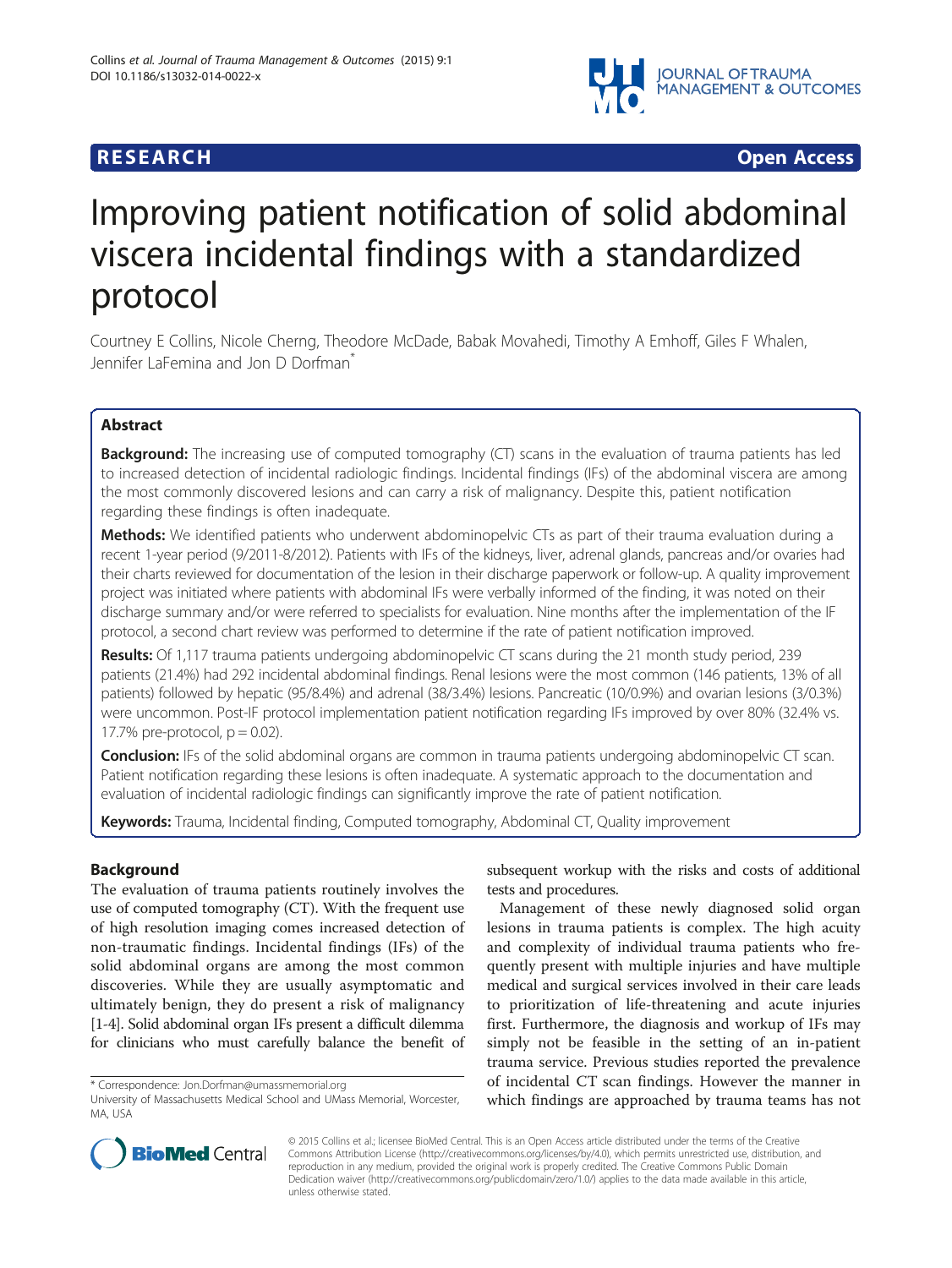been well-researched [[5-9](#page-6-0)]. The little data that does exist have shown low rates of patient notification and low rates of follow-up regarding these findings even in the case of potentially serious discoveries [[5](#page-6-0),[7](#page-6-0),[9-11\]](#page-6-0). This is especially concerning since trauma patients, like many Americans, may lack access to routine outpatient healthcare and therefore may not receive appropriate workup or education after hospital discharge. Finding a costeffective way to approach these findings is important not only for trauma surgeons but for any provider who encounters IFs as to minimize dangerous clinical and medico-legal consequences.

We implemented a protocol dedicated to capturing and addressing IFs of the kidneys, liver, adrenal glands, pancreas, and ovaries in trauma patients at a Level 1 trauma center. We performed two retrospective chart reviews of abdominopelvic CT scans performed as part of a trauma evaluation to evaluate the frequency of IFs of the solid abdominal organs in this population and the adequacy of patient notification regarding these potentially malignant lesions before and after the implementation of an IF protocol. We hypothesized that a standardized approach would improve rates of patient notification for patients with abdominal IFs.

#### Methods

#### Study design and setting

This study was performed at a Level 1 trauma center in central Massachusetts. After approval from the University of Massachusetts Medical School institutional review board, a retrospective review of a prospectively-maintained trauma registry was performed to obtain a list of patients presenting as trauma activations between 9/1/2011 and 8/31/2012 (pre-protocol implementation) and 9/1/2012 and 6/1/2013 (post-protocol implementation). Trauma patients 18 years or older who underwent a CT scan of the abdomen and/or abdomen/pelvis as part of their trauma admission were eligible for inclusion. CT scans done both as part of an initial trauma evaluation and during the subsequent hospital course were considered. Patients who were discharged directly from the emergency department were excluded as the final CT read was not always available at the time of discharge. Patients admitted to services other than the trauma service were excluded as well. CT scans performed as part of the trauma protocol were typically, but not uniformly, without oral contrast. Use of oral and/or rectal contrast was reserved for cases in which hollow viscous injuries were to be ruled out. IV contrast was administered except in patients with elevated creatinine. All CT scans are read by an attending radiologist and reviewed by the trauma surgeon on call at our institution.

#### Incidental finding protocol

Beginning in September of 2012, a clinical protocol was implemented for all IFs of the pancreas, liver, kidneys,

ovaries, and adrenal glands. The patients were verbally informed of these IFs and the IFs were noted on their discharge summary. Each of these patients was then evaluated by a specialist during their trauma admission to determine if any further workup and follow-up was warranted. Necessary follow-up appointments were to be made prior to discharge. Prior to implementation of this protocol there was no system for approaching IFs, and each lesion was individually addressed at the discretion of the admitting attending and referred to the primary care physician for evaluation. Of note, the IF protocol applied only to patients admitted to the trauma service. Those evaluated by trauma but admitted by other services or discharged from the emergency department were not included.

Implementation of the incidentaloma protocol involved all members of the trauma team. The trauma surgical service includes residents, nurse practitioners and attending surgeons. The rotating residents receive an orientation prior to beginning their clinical rotation. As part of the orientation, they are introduced to concept of incidentalomas and the importance of notification and/or follow up. At least one of the 3 nurse practitioners are present daily. They assist with the tertiary surveys which include the review of finalized radiology dictations for incidental findings. The nurse practitioners were made aware of the pathway, given the contact information for the consultants and assisted with informing patients of incidental findings, ensuring that incidental findings were noted on the hospital discharge summaries along with the follow up plan. The trauma surgeons were also appraised of the protocol; one of the trauma surgeons (JD) would review the current trauma inpatient census for incidental lesions and notification of patients.

#### Study protocol

Three trained reviewers abstracted all radiology reports for CT scans done during the two study periods. IFs were defined as any non-traumatic lesion of the liver, pancreas, kidneys, adrenal glands, and/or ovaries. Solid lesions, cystic lesions, as well as any finding that warranted radiologic or other follow-up as reported in the attending radiologist's interpretation were included. Indeterminate findings on CT scans were reviewed by 2 attending surgeons (JD and JL) and then categorized as either likely traumatic or incidental. Traumatic lesions, normal anatomical variants, physiologic lesions, as well as any finding noted in previous radiology reports were excluded. Pulmonary, vascular, gastric, intestinal and bony lesions were also not included in this analysis.

For all patients with IFs, the electronic medical record (including inpatient and outpatient records) was reviewed for evidence of IF-related notification. Patients were considered notified if their discharge paperwork or dictated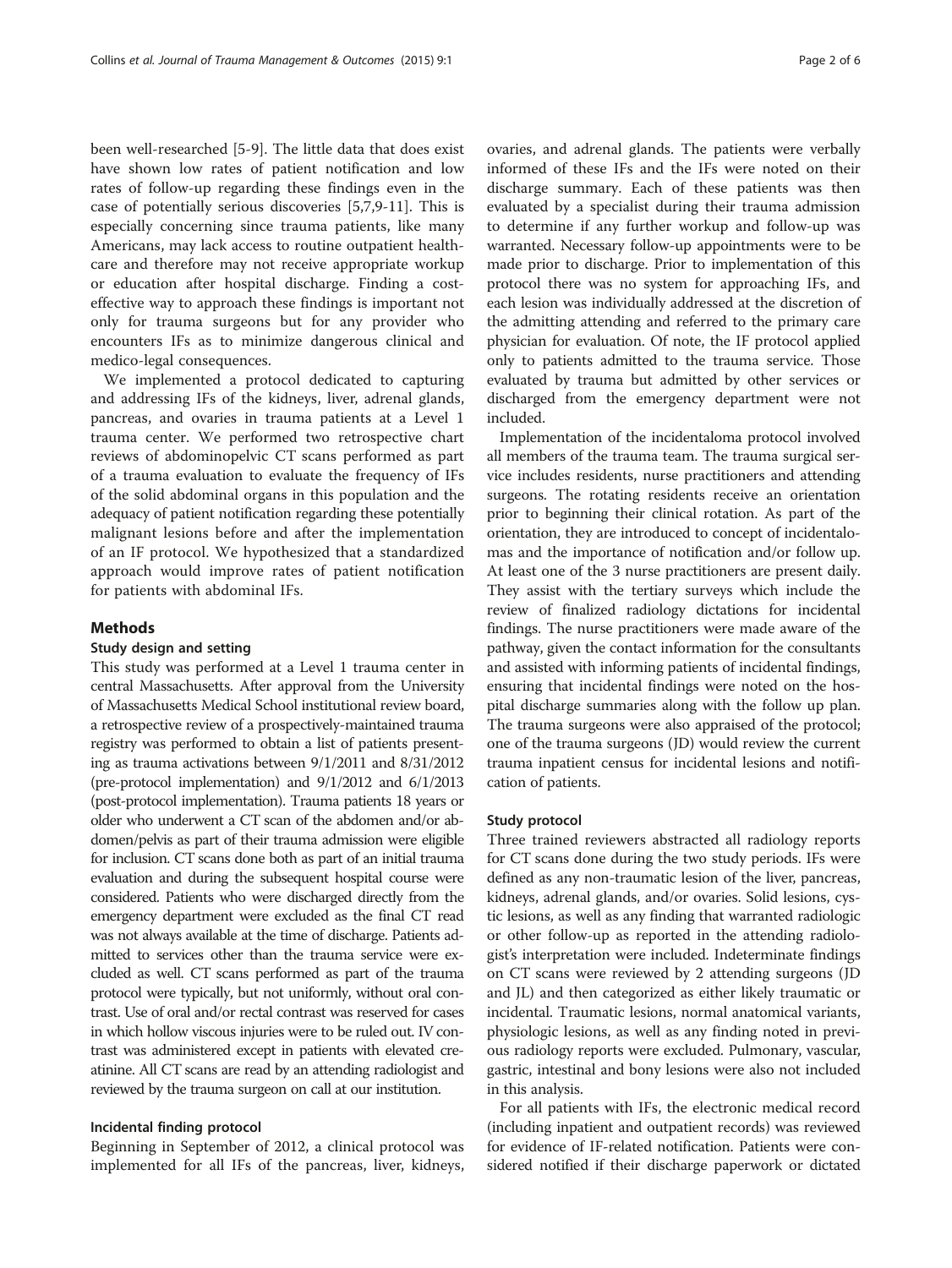discharge summary contained information regarding the lesion or if there was evidence that the patient had seen the appropriate specialist during their trauma admission.

For all patients, demographic and clinical information including age, race, gender, injury severity score (ISS), and insurance status was extracted directly from the trauma registry.

#### Data collection and statistical analysis

Study data were collected and managed using REDCap electronic data capture tools hosted at the University of Massachusetts Medical School. REDCap (Research Electronic Data Capture) is a secure, web-based application designed to support data capture for research studies [[12\]](#page-6-0). Data was exported and analyzed using SAS 9.2.

Demographics and clinical characteristics of patients with and without abdominal IFs were compared using univariate tests of association. Specifically, t tests were used to compare continuous variables, while chi square tests were used for categorical variables except in the case of small cell sizes in which case Fisher's exact tests were performed. Patient characteristics, IF frequency, IF anatomic distribution, and rate of patient notification were compared between the two study periods.

## Results

## Patient characteristics

A total of 1,117 patients underwent an abdominal or abdominopelvic CT scan as part of their trauma evaluation during the 21 month study period. 687 patients were seen prior to IF protocol implementation and 440 were seen after. Patients were predominantly male, white, and had an average age in the fourth decade of life. Patients with IFs were significantly older and more likely to have Medicare insurance compared to those without IFs (60.7 years old versus 40.5 years old). There were no statistically significant differences in race, gender or injury severity scores (ISS). Post-protocol implementation patients were older, had higher ISS, and were more likely to have no fault auto or Medicare insurance compared to the pre-protocol period. However, there was no significant difference in age, gender, ISS, insurance, or race between IF and non-IF patients in the pre- and post-protocol periods (Table 1).

#### Abdominal IFs

Of the 1,117 patients, 239 patients (21.4%) had 292 abdominal IFs. There was no significant difference in the frequency of IFs in the pre- and post-protocol period  $(140/20.4\%$  pre-protocol vs. 99/23.0% post-protocol; p = 0.29). Overall, renal lesions were the most common IF (146 patients, 13% of all patients), followed by hepatic (95 patients, 8.4%), adrenal (38 patients, 3.4%), pancreatic (10 patients, 0.9%), and ovarian lesions (3 patients, 0.3%). There was no significant difference in the anatomic distribution of IFs across the two time periods (Table [2](#page-4-0)).

#### Patient notification

A total of 31 patients with abdominal IFs (13%) died during their trauma hospitalization with no significant

#### Table 1 Demographics for trauma patients undergoing abdominal CT scan Pre- and post-IF protocol implementation

|                         | All patients              |                            |         | IF patients               |                           |         |
|-------------------------|---------------------------|----------------------------|---------|---------------------------|---------------------------|---------|
|                         | Pre-protocol<br>$N = 687$ | Post-protocol<br>$N = 430$ | P value | Pre-protocol<br>$N = 140$ | Post-protocol<br>$N = 99$ | P value |
| Age in years, mean (SD) | 43.5 (19.7)               | 46.9 (20.8)                | 0.01    | 59.4 (18.8)               | 62.5 (19.9)               | 0.21    |
| Male Gender, N (%)      | 489 (71.2%)               | 292 (67.9)                 | 0.25    | 93 (66.4%)                | 68 (68.7)                 | 0.71    |
| Race, N (%)             |                           |                            | 0.4     |                           |                           | 0.99    |
| White                   | 561 (81.7)                | 335 (77.9)                 |         | 121 (86.4)                | 84 (84.9)                 |         |
| Hispanic                | 62(9.0)                   | 49 (11.4)                  |         | 11(7.9)                   | 8(8.1)                    |         |
| African American        | 30(4.4)                   | 17(4.0)                    |         | 2(1.4)                    | 2(2.0)                    |         |
| Other                   | 12(1.8)                   | 8(1.86)                    |         | 2(1.4)                    | 2(2.0)                    |         |
| Unknown                 | 22(3.2)                   | 21(4.9)                    |         | 4(2.9)                    | 3(3.0)                    |         |
| Insurance, N (%)        |                           |                            | < 0.01  |                           |                           | 0.95    |
| Private                 | 105(15.3)                 | 59 (13.7)                  |         | 24 (17.2)                 | 8(18.2)                   |         |
| Medicaid                | 64(9.3)                   | 27(6.3)                    |         | 6(4.3)                    | 6(6.1)                    |         |
| Medicare                | 77 (11.2)                 | 66 (15.4)                  |         | 28 (20.0)                 | 23(23.2)                  |         |
| No Fault Auto           | 346 (50.4)                | 248 (57.7)                 |         | 66 (47)                   | 43 (43.4)                 |         |
| Self Pay                | 34(5.0)                   | 10(2.3)                    |         | 7(5.0)                    | 4(4.0)                    |         |
| Other                   | 61(8.9)                   | 20(4.7)                    |         | 9(6.4)                    | 5(5.1)                    |         |
| Mean ISS (SD)           | 15.8 (11.6)               | 17.3 (12.0)                | 0.04    | 16.3(11.4)                | 17.7(11.8)                | 0.38    |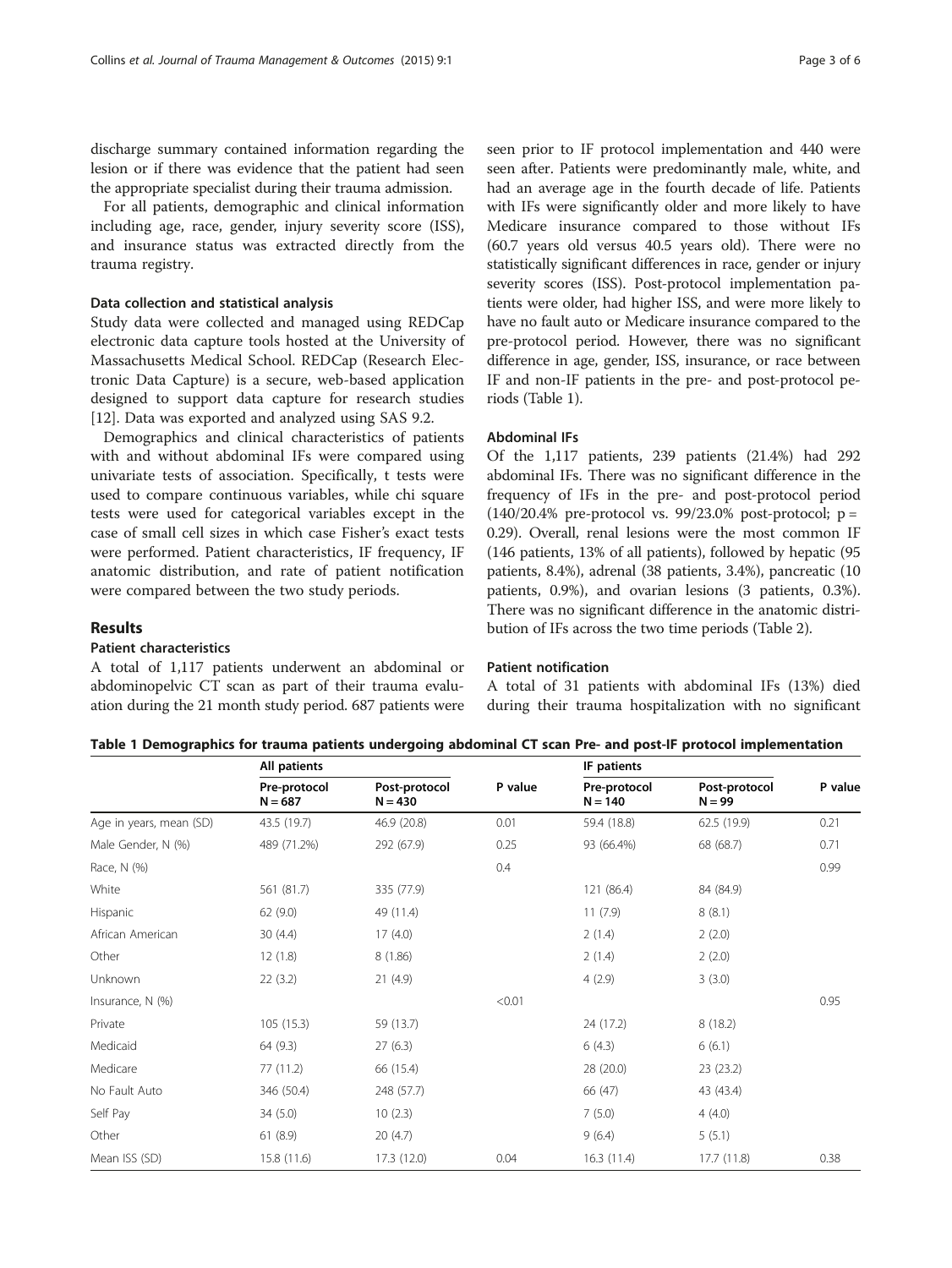<span id="page-4-0"></span>Table 2 Anatomic location of incidental findings Pre- and post-IF protocol

| <b>Findings</b>           | Pre-IF protocol<br>N (% all patients) | Post-IF protocol<br>N (% all patients) | P value |
|---------------------------|---------------------------------------|----------------------------------------|---------|
| Any incidental<br>finding | 147 (20.4)                            | 99 (23.0)                              | 0.29    |
| Renal lesions             | 87 (12.6)                             | 59 (13.7)                              | 0.6     |
| Hepatic lesions           | 54 (7.9)                              | 41 (9.5)                               | 0.3     |
| Adrenal lesions           | 25(3.6)                               | 13 (3.0)                               | 0.6     |
| Pancreatic lesions        | 6(0.9)                                | 4(0.9)                                 | 0.9     |
| Ovarian lesions           | 2(0.3)                                | 1(0.2)                                 | 0.9     |

difference between the pre- and post-protocol periods (16 patients/11.4% vs. 15 patients/15.2%; p = 0.39). Rate of notification for surviving IF patients significantly increased by over 80% after the implementation of the IF protocol ( $p = 0.02$ ; Table 3). When broken down by location, notification rate improved significantly only for patients with renal lesions. A trend towards improved patient notification was found in all anatomic locations, but this did not achieve statistical significance.

#### **Discussion**

Over 20% of patients with an abdominopelvic CT scan as part of a trauma evaluation had a new incidental lesion of their liver, kidneys, pancreas, adrenal glands and/or ovaries detected during our study period. Prior to the implementation of an IF protocol, less than 20% of patients with abdominal IFs were notified regarding their findings. A systematic approach improved rates of patient notification by over 80%. However, even though implementation of the protocol augmented notification, there is much room for continued improvement as still the majority of patients did not have adequate notification.

Our rate of IFs (21%) is lower than rates of IFs previously reported in the literature, which have ranged from 30-56% [\[6,7,9,11](#page-6-0)]. Our lower rate of IFs is likely because we restricted our definition to nonvascular lesions confined to the abdominal viscera whereas previous studies

Table 3 Percent surviving IF patients notified of finding by anatomic location Pre- and post-IF protocol

| <b>IF</b> location | Pre-IF protocol | Post-IF protocol | P value |  |
|--------------------|-----------------|------------------|---------|--|
|                    | $(N = 124)$     | $(N = 84)$       |         |  |
|                    | $N(%)^*$        | $N(96)^*$        |         |  |
| All                | 22/124 (17.7)   | 27/84 (32.4)     | 0.02    |  |
| Renal              | 6/74(8.1)       | 15/50 (30)       | 0.001   |  |
| Hepatic            | 10/51 (19.7)    | 9/34(26.5)       | 0.45    |  |
| Adrenal            | 9/20(45)        | 6/10(60)         | 0.70    |  |
| Pancreas           | 2/6(33)         | 4/4(100)         | 0.07    |  |
| Ovarian            | 0/2(0)          | 1/1(100)         | 0.33    |  |

\*% of patients with given.

have applied a broader definition. In prior publications, many benign findings such as hiatal hernias were included. We decided to exclude these findings and focus on solid organ lesions that were malignant or potential malignancies as trauma patients frequently have multiple acute problems and providing a patient with a catalogue of new medical problems that are incidental and require no intervention would likely be overwhelming and unhelpful. Gastric and intestinal lesions were also not included as lesions of these organs may be incompletely defined on CT scan. Renal lesions were the most common finding in our cohort while pancreatic and ovarian lesions were relatively rare. Overall the rates of IFs in each anatomic location in our study were similar to those reported in other studies [[6,7,10](#page-6-0),[11\]](#page-6-0).

The average age of patients with abdominal IFs was more than 20 years older than patients without an IF. Other studies have also documented an association with incidental findings and advanced age [[5,6\]](#page-6-0). The presence of an asymptomatic solid organ lesion in an elderly patient is especially complicated because clinicians must consider the practicality of initiating the workup for an asymptomatic lesion in a patient who may, for example, only have an additional 10 years of life expectancy or may not be medically fit to undergo the medical or surgical treatment for the lesion. Because the trauma population, like the population of the United States, is aging rapidly, IFs will likely become increasingly common in the trauma setting as their patient population gets older [\[13,14](#page-6-0)]. Establishing a way to integrate the care of traumatic injuries with other medical issues including IFs in these elderly patients will be an increasingly important issue going forward.

Due to the relatively small numbers and short followup, it is too early to determine whether any of the IFs in our study will turn out to be clinically significant. To date, no malignancies have been confirmed. Of note, there is ongoing debate regarding the proper management of asymptomatic IFs. Some lesions, such as renal cysts, have only a 1% malignancy rate and rarely require attention [[15\]](#page-6-0). However, other findings such as pancreatic lesions carry a malignancy risk of up to 34% [[1,3\]](#page-6-0). Because the risk of malignancy cannot be definitively excluded, the general recommendations for IFs of abdominal viscera is that they should be followed up with radiographic studies, laboratory testing, and possibly biopsy or operative excision for extremely suspicious findings [[16](#page-6-0)-[19\]](#page-6-0). Patient education regarding IFs and the need for follow up is important not only in terms of patient care but also to avoid potentially disastrous medico-legal consequences.

Prior to the implementation of our IF protocol, patient notification regarding incidental abdominal findings was poor. Less than 20% of patients with incidental findings had documentation of education related to their lesion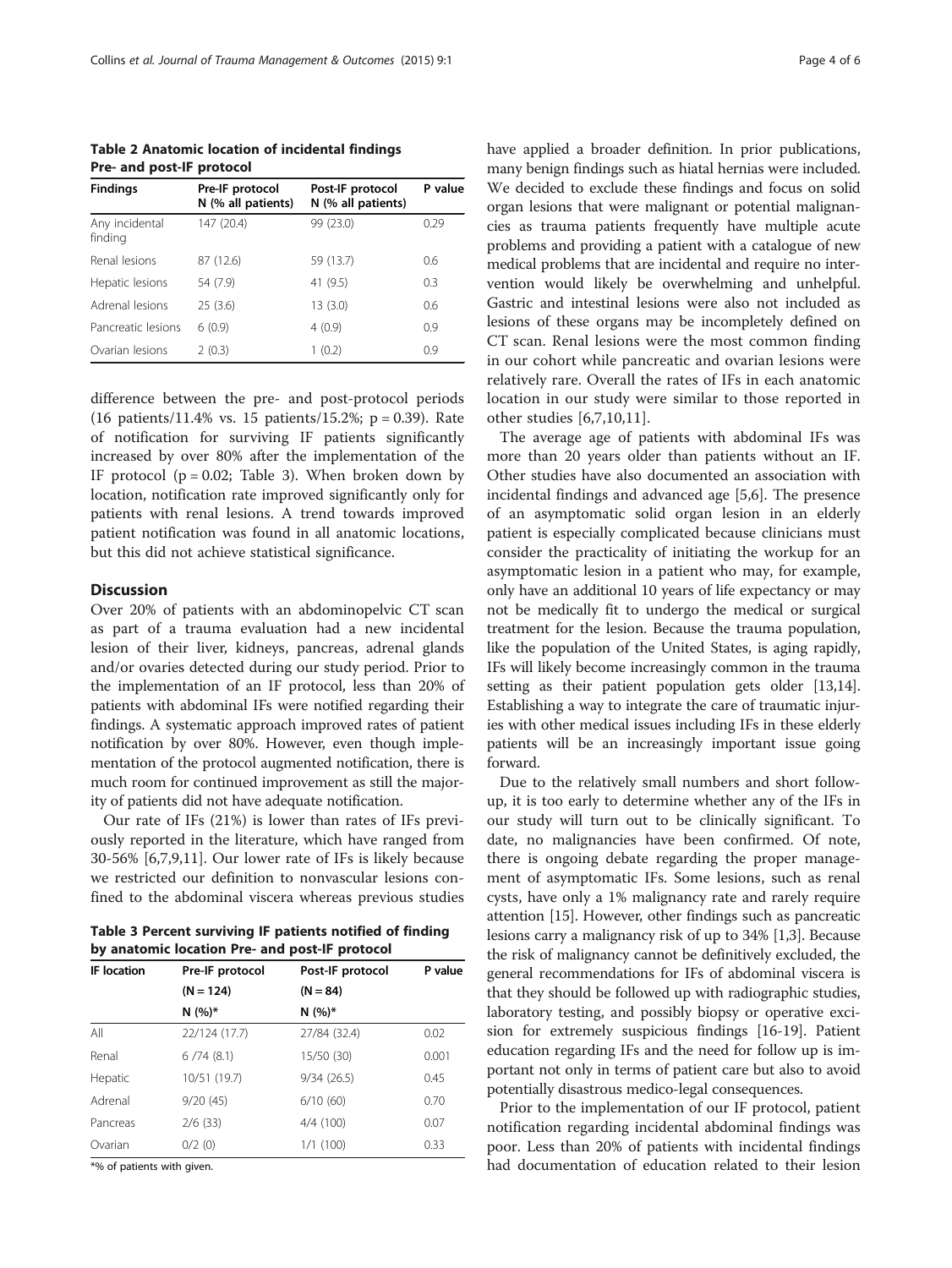during this time period. Importantly, patients with adrenal and pancreatic lesions which are the most likely to require post-discharge follow-up were notified about their finding less than half the time [\[3,17\]](#page-6-0). This is consistent with previously published literature which has shown low rates of patient education regarding incidental findings without a systematic approach. A study similar to ours found that only 27% of 211 of Pittsburgh trauma patients with incidental findings of the abdomen and pelvis had documentation of the finding in their paperwork [\[11\]](#page-6-0). Another study looking at 289 incidental findings in trauma patients found that only half the findings requiring attention prior to discharge were documented in the medical record [\[5\]](#page-6-0).

Patient notification regarding incidental abdominal findings nearly doubled after the implementation of our IF protocol. Other studies have also shown that a systematic approach to IFs results in improved patient education [[5,10,20\]](#page-6-0). The fact that many lesions captured in our study were deemed clinically insignificant or benign in the radiology dictation and did not require follow-up could explain why our post-protocol informed rate remained fairly low. In these cases lack of documentation could indicate that they were deemed not clinically relevant. This is supported by the fact that two categories with the lowest rate of patient notification after the implementation of our IF protocol were renal and hepatic lesions, which are most likely benign [\[15,21](#page-6-0)]. Additionally any verbal conversations with patients that were accompanied by documentation in the discharge paperwork would not have been captured by our chart abstraction.

Our protocol emphasizes notification of IFs while the patient is hospitalized. Other approaches to incidental CT findings have focused on notifying either the patient or the patient's primary care physician after discharge, often in the form of a letter or other written communication. Inpatient notification was not always addressed, and in some cases actually declined [\[5,10,20,22](#page-6-0)]. We believe our approach, while logistically somewhat difficult, provides several benefits. First, we eliminate the need to locate a patient after discharge, which may be difficult if a patient does not live locally, is homeless, or was discharged to a rehabilitation facility, nursing home, or a family member's residence. Additionally, addressing findings in the hospital allows for the creation of a plan for further workup, which may be more feasible for patients who are unable or unlikely to follow up after discharge for any reason. Previous systems have contacted the primary care physicians. However, many trauma patients do not have a primary care physician, and such a system requires that patients follow up with their primary care physician in a timely manner.

There are several important limitations for this study that need to be considered in the interpretation of the present findings. First, although all patients' CT scan reads were reviewed, the scans themselves were usually not. IF data are dependent on the documentation of the attending radiologist. We assumed that major findings were consistently documented and that only minor findings were omitted from the report. Additionally it should be noted that not all patients received the same kind of CT scan. Slice thickness and the presence or absence of IV and PO contrast could impact the ability of a scan to detect a lesion.

Second, our definition of patient notification depends on documentation in discharge instructions or discharge summaries. Benign lesions may not be prioritized when completing discharge paperwork even if they were given attention by the trauma team. A system may need to be implemented for documentation of lesions that do not require follow up such as renal and hepatic cysts. Although many of these lesions may not require any further attention, they should still be explained to patients and documented in the chart. Any verbal communication from the team to the patient regarding findings on CT scans would not be captured without documentation on the discharge summary However if this is the case, lack of documentation of these conversations and findings is still concerning.

Finally, we were not able to determine the pathology of the lesions noted or the results of any subsequent workup so we are not able to comment on the benefits of IF documentation or the risks of poor follow-up. We also were not able to reliably report follow-up in the pre-protocol period as many trauma patients are from outside of our geographic area or seek care outside of our healthcare system and therefore do not have readily available outpatient records.

Although additional work remains to be done, we have shown that dedicated attention by the trauma team to abdominal IFs improves patient notification regarding these findings. In the multi-injured trauma patient, incidental lesions are easily overlooked or deemed to be insignificant when the short term survival of the patient is jeopardy. We recommend involving the entire team and designating one individual to champion this issue. Furthermore, periodic reminders and review of the process are required. Management of IFs is complex and represents a significant area for quality improvement. Additional attention needs to be paid to patients with IFs who are transferred to other services or who are discharged from the Emergency Department. Finally, all inpatient services should develop a strategy for approaching IFs in their own practice.

#### Abbreviations

CT: Computed tomography; IF: Incidental finding.

#### Competing interests

The authors declare that they have no competing interests.

#### Authors' contributions

CEC: Study design, data collection, data analysis and review, manuscript critical review NC: Data collection TM: Manuscript critical review BM: Study design, manuscript critical review TE: data analysis and review, manuscript critical review GFW: data analysis and review, manuscript critical review JL: